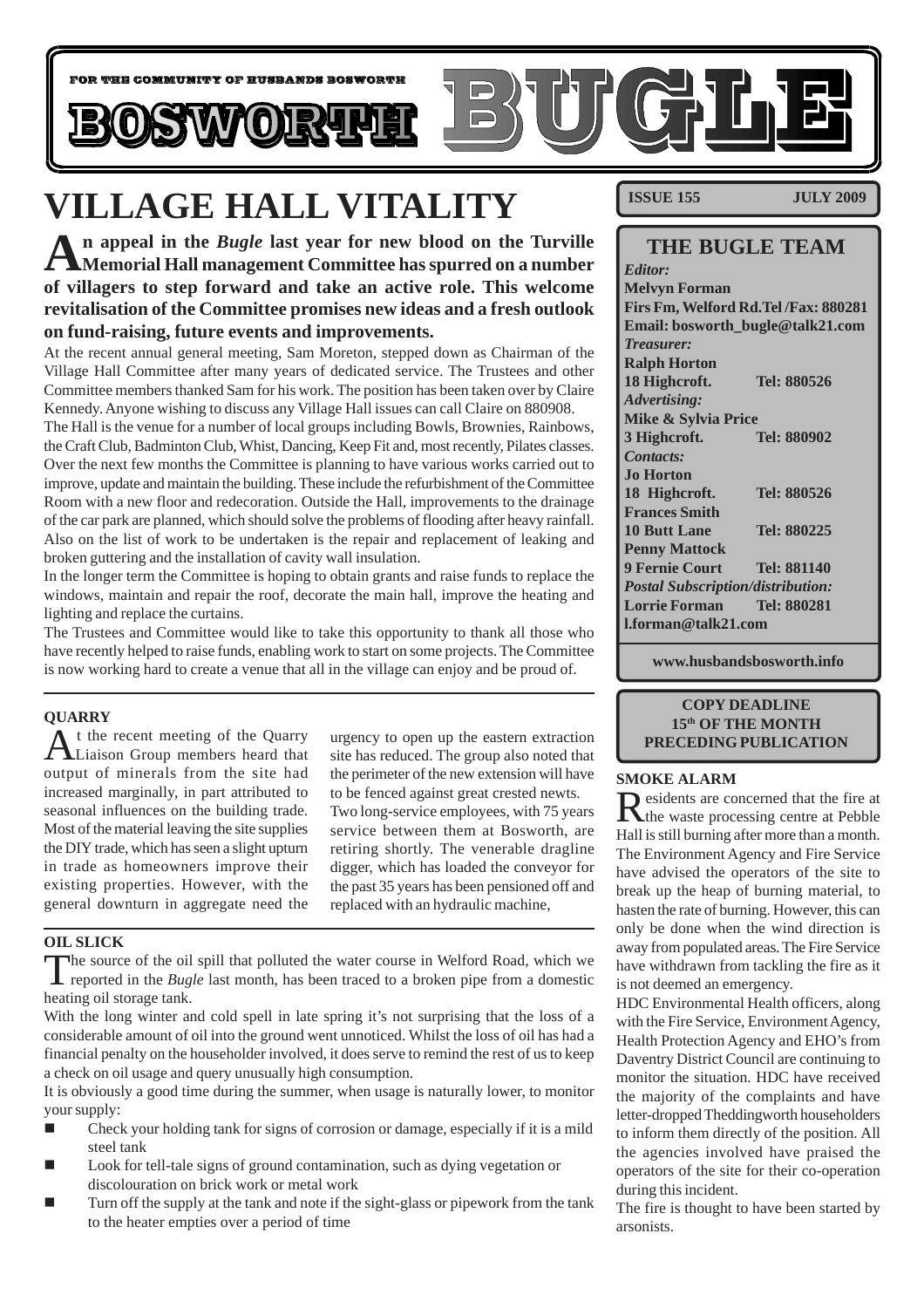### **POSTBAG**

*From Sam Caves, Jack Johnston, Steven Harwood and Cole Pedley - The Bosworth Boys!*

The Kilworth Challenge has been and gone once again for another year and we are proud to say we finished  $16<sup>th</sup>$  out of the 42 teams competing - with a great position of  $5<sup>th</sup>$  on the first day!

We would like to take this opportunity to thank everyone from the village for their continuing and generous support, whether you donated personally on our door-to-door trips around the village or into one of our donation 'buckets'. In particular we have The Bell Inn and North Kilworth Garage to thank for their generous support. This allowed us to raise just over £2,000, with this year's event as a whole raising £67,000. You'll agree this is an amazing amount. So once again thanks to everyone who supported us and of course we'll see you next year when we look forward to representing the village once again and hope to finish even higher and raise even more money!

*Editor's Note: The Kilworth Challenge has raised £740,000 over the past 19 years.*

#### *From Nigel Astbury, North Kilworth*

I write as part of the local residents' action group campaigning against the proposed 126 metre high wind turbine on land next to Pincet Lane, North Kilworth. To date, about 70 people in Bosworth have written to Harborough District Council objecting to the proposal. The planning application may be determined by the Council quite soon. For more information please go to our dedicated website www.nowindturbinehere.co.uk.

#### *From Mike and Sue Fisher, Cherry Tree Close*

On a dark January evening last year a group of villagers turned up at the Village Hall to be taught to dance by Glenn Badham. Since that evening we have learnt a variety of Ballroom and Latin dances making some good friends in the process. A few months ago Glenn suggested that we take dancing exams. We all passed with honours. On behalf of all the dancers we would like to thank Glenn and Sandi, his assistant. For those thinking of joining the new class - do it! You will learn to dance and have fun in the process.

#### *From Charlotte Boden, High Street*

We moved into Husbands Bosworth in February. Our initial thoughts were of a lovely village. Living on the main road near the Bell we can deal with the noise....lets face it its a place to go and enjoy each others company and have a laugh. Community Spirit we think! BUT to exit our property this morning to find our plant pots which we had planted for the village as well as us to enjoy, had been stolen, I must say I am quite disheartened by an individual's lack of community spirit. Not only that, DOG MUCK in our doorway everyday of the week. Where is the community spirit in this?????

#### **LOCAL CRIME FILE**

**IF YOU HAVE INFORMATION ON ANY CRIMINAL ACTIVITY CALL MARKET HARBOROUGH POLICE on 0116 222 2222.**

**Countryside Watch Co-ordinator Henry Whatley Ext. 3875**

**Neighbourhood Watch Co-ordinator Marion Lewis 0116 2483871 NW Community Scheme No. 2123**

**Local Beat Team PC 1959 David Venables PC 500 Andy Smalley PCSO 6126 Tim Harwood PCSO 6636 Ray Wells Voicemail Service 0116 2485675**

**Rural & Countryside Liaison Officer PC 1010 Chris Hill**

**CRIMESTOPPERS FREEPHONE 0800 555111**

### **WATCH WORD**

*THE NEIGHBOURHOOD WATCH SCHEME WITHIN HUSBANDS BOSWORTH*

#### **CRIME WATCH**

■Building site in South Kilworth was entered. Two garages and the site office were broken into and property was stolen

!Burglary at a farm and stable premises in North Kilworth. A horse-drawn four wheeled carriage and quantity of specialist harness was stolen. A substantial vehicle would have been required to remove the stolen items

A caravan sited on Husbands Bosworth airfield was entered and property stolen

A motor vehicle was stolen overnight from outside a property in Swinford

A commercial premises near Claybrooke Magna was entered in an overnight raid and a pack of timber was stolen

!A number of thefts of petrol from parked cars have been reported in the Gilmorton, Ashby Magna and central Lutterworth areas in recent weeks

!Farm buildings were entered and property stolen from farms near Knaptoft and at Claybrooke Parva

!Burglary, over a weekend period, at a home in North Kilworth. Entry was gained by smashing a ground floor window and a large amount of property stolen. A van or similar large vehicle would have been necessary to remove the stolen items

■Car parked and secured at Foxton Locks car park on a Sunday afternoon was broken into and property stolen

#### **POLICE ADVICE**

**Make a note any suspicious or unusual activity, or strange vehicles.**

**If you suspect that a crime is about to be committed or that a crime is in progress call 999 immediately.**

# Town & County Transfers

Private hire taxi and courier service Local and long distance taxi service Days out, nights out - up to 6 passengers

Ring Sam Moreton 01858 880545 or 07546 218637

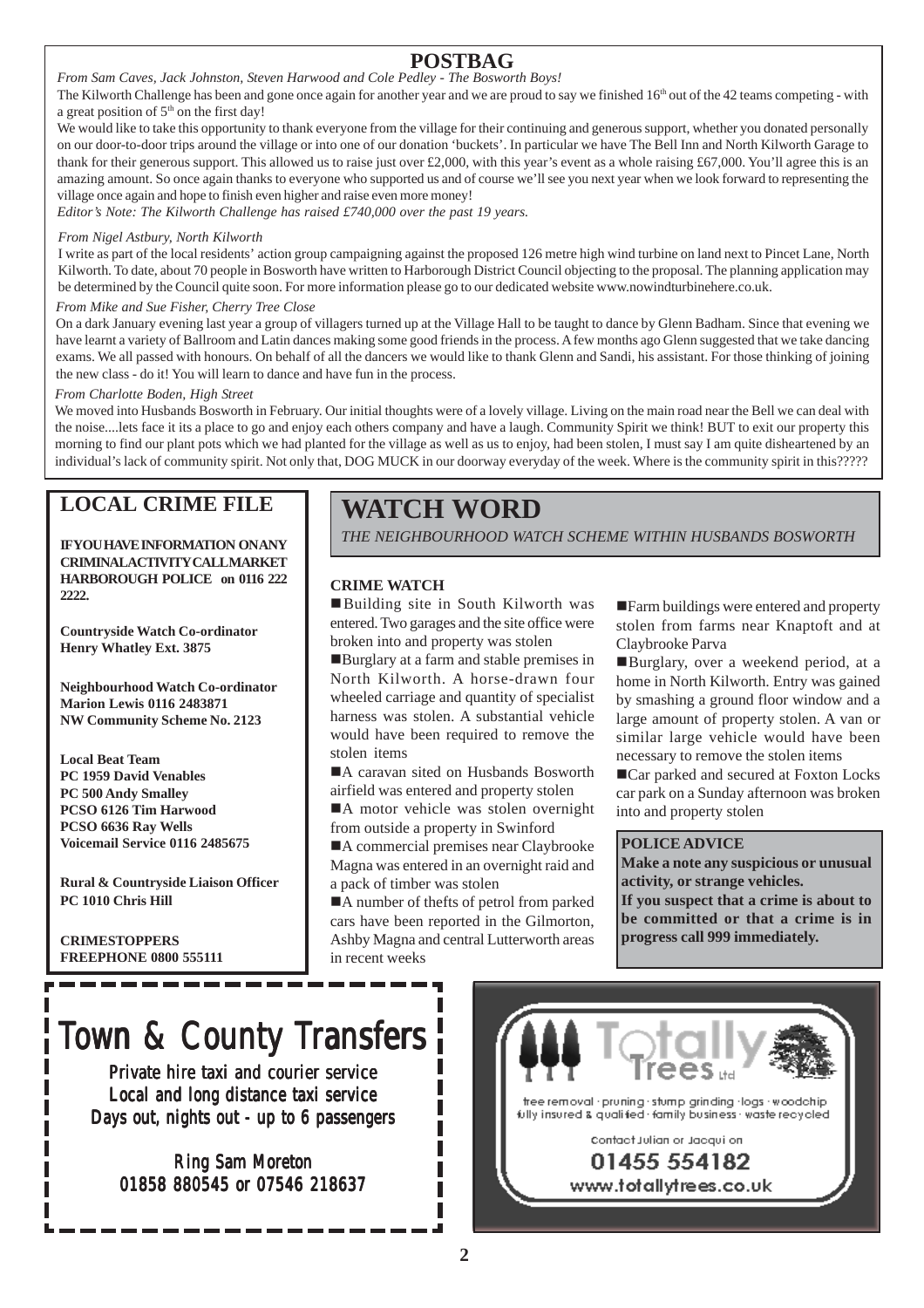### **BOSWORTH IN FOCUS**

*A ROUND-UP OF LOCAL NEWS*

#### **LIBRARY REWARDS**

Users of Leicestershire Library service can now 'score' points that can add up to free services or free gifts in a new initiative launched recently. Visitors can earn points towards free DVD or CD hire, photocopying, book requests, children's activity books or a free jute carry bag. Call in at any library or mobile library for

more details.

#### **HISTORICAL HARBOROUGH**

If you are interested in the history of Market Harborough you may like to join a series of meetings led by local historian, Cynthia Brown. The meetings, supported by the WEA, will be on Tuesday afternoons from 2.00pm to 4.00pm starting on Tuesday, September 15<sup>th</sup>.

Topics covered will include local industry, agriculture, transport and domestic service. The venue has yet to be confirmed. A visit to the County Records Office may be included. The cost of 10 sessions is £58 (concession reductions may apply - please call for details).

To enrol, or for more information, please telephone 01509 268636 or e-mail: srogers@wea.org.uk

#### **SHOW TIPS**

A 'Hints and Tips' crib sheet for prospective exhibitors to the village Horticultural and Craft Show on Sunday, August  $30<sup>th</sup>$  is now available from Eleanor Murphy, The Old House, Honeypot Lane. Tel.: 880476

Don't forget the new classes of entries! Are you growing anything exotic? Aubergines, chillies, peppers, some exotic root such as celeriac or kohlrabi, or a collection of herbs? The arts and crafts classes are extended with classes for hand skills and photography.

One of the new classes is for any photograph of any subject related to Husbands Bosworth. What could be simpler? Get snapping!

#### **VILLAGE COOKBOOK**

If you haven't yet submitted your favourite tried and tasted recipes to be considered for publication in the forthcoming Bosworth Recipe Book please call Diana Jones on 880741 or e-mail paj@uwclub.net as soon as possible.

The book is being published as a follow-up to a similar well-received compilation of villagers' favourite recipes published in 1996. The new Bosworth Recipe Book is being produced in aid of All Saints Church funds.

### **LOCAL NEWS IN BRIEF**

! Harborough Museum, situated in the Council Offices building in Adam and Eve Street, is set to re-open on Saturday, September 19th following a major refurbishment programme. The work includes a new display for the hoard of Roman and Iron Age coins and other artifacts found by metal-detectorists near the village of **Hallaton** in 2003. Other new displays will feature the coming of the railways to Market Harborough and local industry.

! At their recent Ofsted inspection **Gilmorton** Chandler C. of E. Primary School was classed as outstanding or excellent in all key subjects, teaching skills and management.

! In the recent County Council elections Conservatives took 5 of the 7 local seats. For the Lib/Dems Simon Galton held Launde and Dr. Sarah Hill held Harborough East. In a surprise result Lib/Dem Peter Callis lost his seat, held for 16 years, to Conservative, Blake Paine, District Councillor for Lubenham, by 8 votes.

> **BUILDING ROOFING PLASTERING**

**EXTENSIONS - ALTERATIONS GENERAL BUILDING For a free quotation please contact James on:**

**01858 881794 / 07795 810607**

**OHNSON** 

**SERVICES** 

 $\ddot{\bullet}$ 

#### **ROAD CLOSURE**

The Theddingworth to Gumley field road is closed to all traffic and is likely to stay closed for at least the next four weeks whilst essential repairs are carried out to the canal bridge at Bunkers Hill. Diversions are signed from the Lubenham Road A4304 and Laughton Road, Lubenham.

#### **RADIO TIMES**

Radio Lutterworth is raising funds to enable the station to hit the airwaves again. On Saturday, July  $11<sup>th</sup>$  the station's promoters are hosting a Natural Living Fair in Broughton Astley Village Hall from 10.00am to 3.00pm.

Holistic, organic and natural products, including handmade arts and crafts, will be on sale. You will also be able to discuss alternative therapies with practitioners. There will be a chance to try a free taster session of yoga and there will be a reflexology demonstration.

Some stall space is still available at £10 each. Call Jane on 01455 284312 or email: jane@radiolutterworth.co.uk

#### **CENTRE SCREEN**

Would you like to see blockbuster and classic cinema in Husbands Bosworth? Shows screened in the Village Hall at a fraction of the cost of travelling to Fosse Park or Freemen's Common?

The Parish Council is looking into the possibility of bringing popular films, suitable for all ages, to the village in the autumn in a joint initiative with Phoenix Arts.

If you would like to help, can offer any advice or have any suggestions please contact Heather O' Connor on 880165.

#### **MUMS & TOTS**

A Mums and Tots group meets every Monday afternoon from 1.00pm to 3.00pm during term-time in the Church Hall. Call 881745 for details.

#### ------------DIANE E. HALL

Beauty Therapist CIBTAC ITEC CIDESCO qualified Full range of luxury treatments in tranquil surroundings Facials, body treatments, manicure, pedicure, waxing, tanning *Stockist of Susan Molyneux products* Brochures and Gift Vouchers available Tel: 01858 880567 or 07732 571714

. . . . . . . . . . . . . . . .

**3**

П

П

П

П

П

П

 $\bullet$ 

 $\bullet$ 

 $\bullet$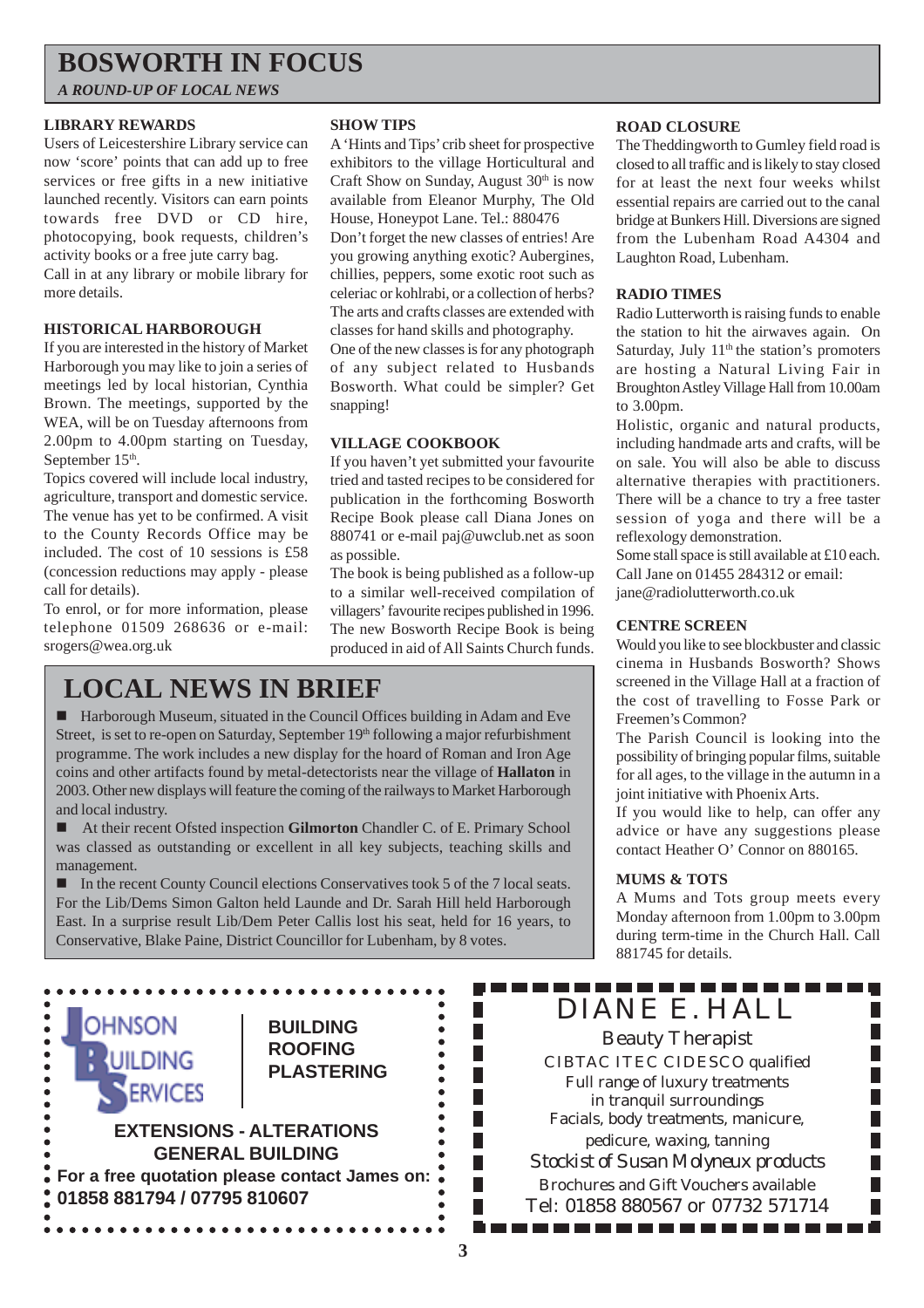#### **BYGONE BOSWORTH**

*The Historical Society's Periodical Journal*

Historical Society members are busy compiling a transcription of Husbands Bosworth's entry in the 1901 Census for publication in the autumn in their *Bygone Bosworth* series. If anyone has any information, especially old photographs of the village and village people that would relate to that era please contact Charles Lauder on 0116 2478430 or e-mail: cnlauder@googlemail.com

Copies of the Society's transcription of the 1891 Census, invaluable to local historians and those interested in family history research, are available, price £3.50, from the Society librarian, Pat Woodbine. Telephone 880823 or e-mail: pwoodbine@talktalk.net A full list of *Bygone Bosworth* publications and a précis of their contents is available to

view on the Bosworth website at: www.husbandsbosworth.info. Click on 'Historical Information' in the left-hand margin and follow the link to 'Bygone Bosworth'.

#### **MURDER?**

How good are you at sussing out the guilty party in 'who-dun-its' on the TV? How about testing your abilities closer to home and helping to raise funds for a good cause into the bargain? A Murder Mystery Evening, in aid of charity, is being held at The Coach and Horses pub in Lubenham on Sunday, August  $30<sup>th</sup>$ . Tickets for the evening are available from the Foundation office on 01530 244914

The evening is in aid of the Shuttlewood-Clark Foundation, a registered charity founded in 1989, which provides support, care and friendship to the elderly, the disadvantaged and those with disabilities. The charity runs two country houses on the edge of Charnwood Forest where pre-booked groups are able to unwind in a friendly atmosphere. Visitors can relax and enjoy the stunning views over Bradgate Park or explore the extensive grounds along wheelchair accessible pathways.

**SHOW STOPPERS Holiday Club** Monday, July 20<sup>th</sup> - Friday, July 24<sup>th</sup> **9.30 am–12 noon St. Andrew's Church School, North Kilworth & Sunday, July 26th - Family Picnic and Fun Husbands Bosworth Rectory Paddock** *(weather permitting)* A week of games, crafts, music, video presentations and Bible stories for 5 - 11 year olds. All children **must** be registered. Admission forms are available from Rev. Alison Hampton 880551 gladthatilive@hotmail.com *(If you would like to help during the week please contact Rev. Alison)*

#### **TOO MUCH SUGAR!**

Eating refined sugars can lead to health disorders and illness. Refined carbohydrates such as pastries, cakes, biscuits, etc. contain calories but no nutrients. Filling up on these foods can lead to obesity as insulin tries to clear raised sugar levels from the blood and takes it away to be stored as fat. When insulin fails to do its job diabetes can occur. B vitamins are used up quickly and once depleted this can lead to other problems. Reactive hypoglycemia is the rebound 'low' after an initial 'high' of refined sugars. Refined carbohydrates lack fibre. Fibre normally slows down sugar release. Sugars also feed bad bacteria and candida yeasts and make your body acidic and susceptible to disease. *Reiki Practitioner, Nicole Franklin*

**Tower Bell Ringers** Contact: Geoff Armitage 880066 **Paul Bolton School of Motoring Your local approved driving instructor Expert driving tuition Church Street L**



### **BOSWORTH GARAGE**

**Vehicle servicing and MoTs Collection & delivery available Personal attention Call Chris or Trevor 01858 880580 or 07811 625027**

### COMPLETE CAR CARE

Accident repair specialist Bodywork, dent, scratch and stone-chip repair Servicing, alloy refurbishment, welding MoT repair Valeting, full body polish Parking sensors, handling kits, etc. fitted Call Ben on 07710 024070 Based at Unit 2, Pebble Hall Farm between Husbands Bosworth and Theddingworth

..............

Ė Ė É É r н r. п F в  $\blacksquare$ Ì.  $\blacksquare$ Ė

#### **ACTIVITY GROUPS 2009 All Saints Parochial Church Council**

Contact: Peter Jones 880741

**Art Workshop** Contact: Ann Saxton 880971 **Badminton Club** Contact: Lorrie Forman 880281 **Bosworth Belles** Contact: Debbie Oliver 465434 **Conservative Association** Contact: Robert Maxwell 880361 **Craft Group** Contact: Tricia Day 880748 **Handbell Ringers** Contact: David Staples 880668 **Historical Society** Contact: Isobel Pepperill 880081 **1st Kilworth Scouts/Beaver unit** Contact: Andrew Lambert 880922 **Playing Field Committee** Contact: Jennifer Rogers 880401 **Royal British Legion** Contact: Robert Maxwell 880361 **Short Mat Bowls** Contact: Frank Thorp 880003 **Tennis Club** Contact: Jennifer Rogers 880401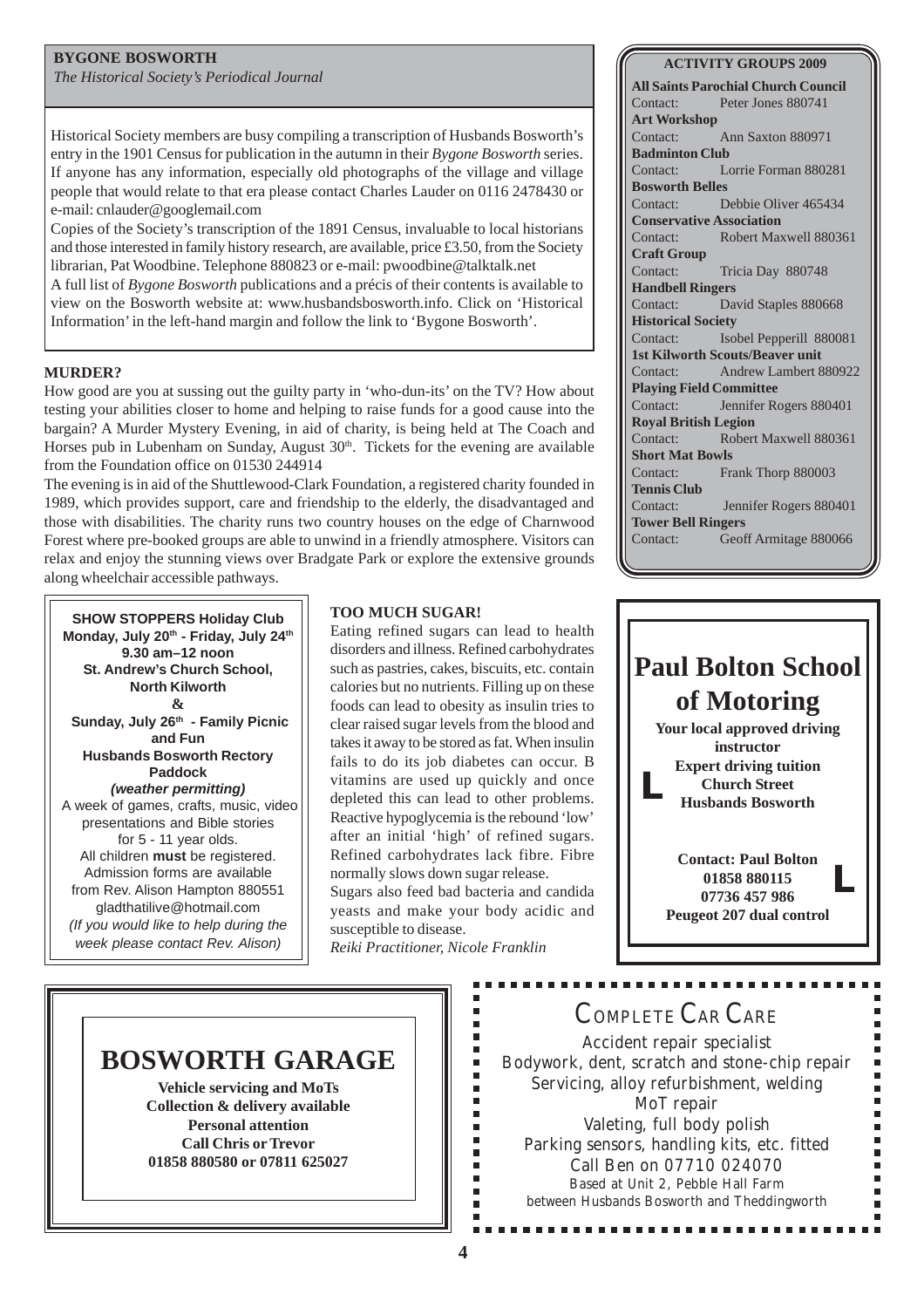**G D Armitage Clock & Belfry Work** New installation, maintenance & repair Contact: Geoff Armitage 880066 **Janet Armitage B & B** Bed & Breakfast Contact: Janet Armitage 880066 **Begley Plumbing & Heating** Plumbing & heating engineer. Contact: Frank Begley 880541 **Gordon Begley** Building & roofing contractor. Contact: Gordon Begley 880028 **Peter Begley** Building contractors, flat roofing Contact: Peter Begley 880517 **Croft Farm Bed & Breakfast** AA 4\*\*\*\* accommodation Contact: Jane Smith 880679 **Honeypot Bed & Breakfast** Contact: Carolyn Goff 880836 **Joseph Morris Butchers** High class family butchers Contact: David Morris 575210 **Languard Ltd.** Weed control, fumigation and thermal insulation. Contact: Will Kay 880898 **Mike Price Heating Engineer** Oil-fired boiler servicing & repair Contact: Mike Price 880902 **Paul Bolton School of Motoring** Expert driving instruction Contact: Paul Bolton 880115 **Petfriends** Pet and homecare whilst you are away Contact: Natasha Blunt 880183 **Totally Trees Ltd.** Tree surgery and stump grinding Contact: Jacqui Mitchell 01455 554182 **Wharf House Kennels** Kennel and cattery services Contact: Kim McGuigan 880905 **Woodpecker Tree Surgery** All aspects of tree surgery undertaken Contact: Chris Wright 880183

**IF YOU WOULD LIKE YOUR BUSINESS LISTED HERE PLEASE CALL Mike & Sylvia on 880902 or email: hiprice@btinternet.com**

-------

### **TRADE DIRECTORY 2009 ACTIVITY GROUPS**

#### **ALLOTTED SPACE...**

Interest in growing your own fruit and vegetables, fuelled by TV and media promotion of the 'good life' and healthy living has seen a welcome revitalisation of the village's allotment gardens.

Last year, for the first time in a long while all the available plots were taken and a waiting list was established.

Recently one of the plots has been relinquished and, for various reasons, nobody on the waiting list is able to take this on. If anyone is interested in taking on an allotment plot, or part of a plot please call the Parish Clerk on 880910 as soon as possible.

Priority will be given to residents from Husbands Bosworth parish. Call Jackie for a copy of the conditions of letting or for further information.

#### **LUNCHEON CLUB**

The next meeting of the village Luncheon Club will be on Tuesday, July 28<sup>th</sup> at Kilworth Springs Golf Club. Diners are asked to meet in the bar at 12.30pm. The cost of the 2 course meal, to include coffee is £6.50 per person. Please call Janice on 880668 to book your place or for further information.

#### **PILATES PLEASE!**

A short course in Pilates is now running in the Village Hall on Monday evenings from 7.30pm to 8.30pm. The course caters for all abilities.

For more information or to book a place please call Matt on 07912 368474

*VILLAGE HALL BOOKINGS Sue Dhillon 881251 CHURCH HALL BOOKINGS Janice Staples 880668 SPORTS PAVILION ENQUIRIES Audrey Marlow 880316*

#### **BOSWORTH BELLES**

The Bosworth Belles is a ladies social group meeting locally, usually once a month, on the third Wednesday. Meetings include demonstrations and talks by visiting speakers and visits to interesting local venues.

The meetings are friendly and informal. If you are new to the village this is a great opportunity to make new friends.

Meetings planned for the rest of this year include a bike ride and meal at a local pub on July 8th, a visit to The Opera Show at Kilworth House at the beginning of September, a Pudding Evening in October and a visit to the BBC Good Food Show in November.

Call Sally on 571074 or e-mail: sally@mogador.wanadoo.co.uk for more information.

#### \*\*\*\*\*\*\*\*\*\*\*\*\*\*\*

The Bosworth Belles proved to be in winning form recently when they beat the Swinford Skirts in a friendly rounders match.

#### **HISTORICAL SOCIETY**

The Historical Scoiety's Annual Garden Party Sunday, will be at Vine House, High Street on Sunday, July  $5<sup>th</sup>$  from 3.00pm. Cheese and paté buffet. Please bring your own drinks, but get a free glass of Dennis's famous punch. Admission is £3.50 per person.

So that refreshments can be estimated please call Isobel on 880081 to book a place or drop a note through the door of Vine House.

#### **CONKERS**

Plans for the village's first Conker Championships on October 11<sup>th</sup> are progressing apace. If you would like to book stall space or offer to help in any way please call Sue on 881251.

Bunting volunteers needed! Call Tricia on 880748 if you have time to sew bunting to decorate the village approaches and playing field. Material can be provided if necessary.

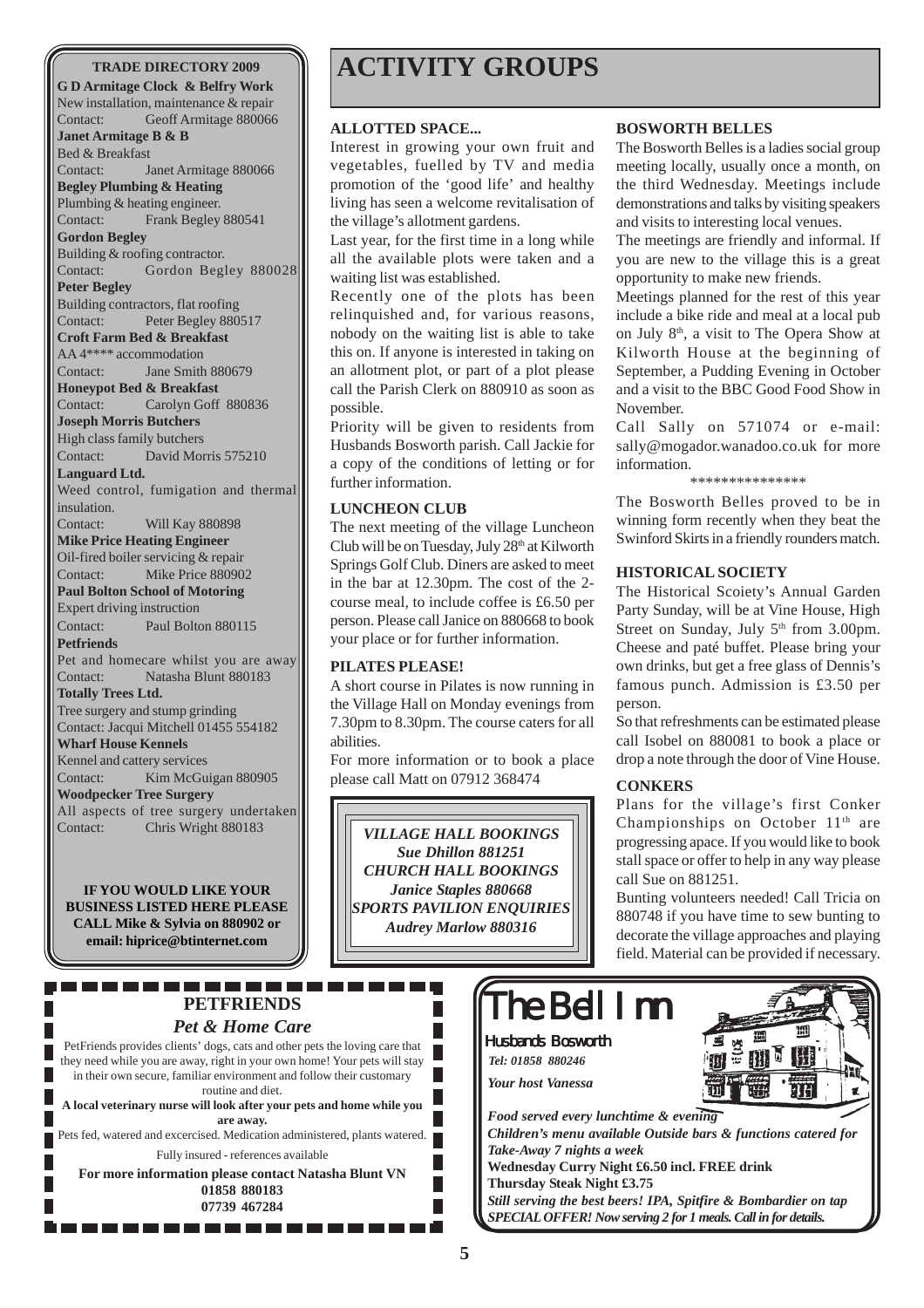## **PARISH COUNCIL NEWS** LOCAL OFFICERS

#### **Report of the Parish Council Meeting held on Tuesday, June 2nd 2009**

Five Council members and District Councillor Brian Smith were present.

Apologies were received from Mrs. Day (who, due to family commitments, came later) and County Councillor Graham Hart.

Bill Fletcher confirmed his acceptance of the office of Chairman and took the Chair. **VISITORS' QUESTIONS**

•The meeting noted that a planning application had recently been submitted for a wind farm test mast at Wakerley Lodge Farm, Misterton. Councillor Smith had little information on the proposal at present but agreed to keep Council informed.

**MATTERS ARISING** from the Minutes of the previous meeting

•Mr. Forman agreed to represent Council on the Leicestershire Association of Parish Councils forum. *[Decision on this item was deferred from previous meeting]* It was noted that no meetings had been called recently. •Further quotes were to be obtained for the cheese stone interpretative signs.

•Clerk had forwarded information on the number of horses stabled around the village in support of the application to Highways regarding Horse Warning roadsigns.

•Wording for the car parking restrictions sign to be erected on the Scout HQ was agreed and Clerk was asked to progress this matter.

•No progress was evident on the clearing of dangerous glass at the rear of the derelict High Street Garage site. Owner to be reminded again of his responsibilities.

•Vegetation overhanging the footways on Bell Lane and Berridges Lane had not been cut back as requested. Clerk to remind the householders.

•Councillor Smith agreed to seek further information from HDC regarding the possibility of increasing the number of Councillors on the Parish Council to reflect the recent increase in village population.

#### **CEMETERY**

•Council agreed a favourable quotation for re-pointing the rear of the roadside wall.

•Council noted that the mowing contractor had sprayed the footpaths within the cemetery.

#### **PLAYING FIELD**

• Damage to the running surfaces and missing side boards creating litter traps were noted on the skatepark equipment. It was agreed to defer repairs until after the RoSPA inspection, which is imminent. Any repairs and safety issues that arose could then be carried out at the same time by a qualified repairer.

#### **ALLOTMENTS**

*[Members of the Council met at the allotments for a site visit prior to the meeting]*

•Representatives of the allotment holders sought permission to install a picnic bench, at their cost, adjacent to the carparking area. Council agreed to the proposal subject to the condition that the maintenance and repair of the bench would remain the responsibility of the allotment holders.

•It was noted that one plot had been relinquished. There being no suitable applicant on the waiting list it was agreed to seek interest through the *Bugle*. The vacant plot is overgrown and would be strimmed. Two further plots, although taken, appeared to be untended and the holders would be approached to see if they were intending to use them. **TRAFFIC ISSUES**

•It was noted that a number of villages around the county and locally had recently carried out traffic speed-watch campaigns and it was agreed to seek further information to see if Husbands Bosworth qualified for the scheme.

#### **CORRESPONDENCE**

•Council declined to contribute to the Conker Competition costs at this time.

•Objections were received regarding the proposal to install parking restrictions on the High Street at the Cherry Tree Close junction to improve the visibility for drivers exiting the Close. Council noted the objections but pointed out that off street parking spaces were allocated for the affected homes.

•Concerns were raised by the Tennis Club that the scrub clearance behind the courts had not been finished. Clerk understood that the contractors had a mechanical breakdown and that the work would be completed shortly.

#### **PLANNING**

•Council was concerned that work was proposed to a Tree Preservation Order protected tree overhanging a property in Ashacre Close. Members felt that the work proposed could damage the tree leading to its subsequent loss. Clerk was asked to convey Council's concerns on the matter to HDC planners.

•Members raised concerns regarding further work to extend the Old Barn Farm commercial unit. It was felt that the site was becoming overdeveloped and the nature of the development was out of character in the rural setting.

#### **ANY OTHER BUSINESS**

•Council briefly discussed a proposal to set up a dedicated Parish Office. A number of options were discussed.

•It was noted that no response had been received from Harborough planners concerning the village tree survey submitted in March. Councillor Smith agreed to chase this up. **NEXT MEETING**

#### *Please note that there will be no Parish Council meeting in July.*

*The next meeting of the Parish Council will be on Tuesday, August 4th at 7.30pm in the Committee Room of the Village Hall.*

*Council members will meet informally at the cemetery at 7.00pm prior to this meeting. Anyone wishing to raise any comments on cemetery matters is invited to meet Councillors at the cemetery.*

> $\Box$  $\overline{\phantom{a}}$

> $\mathbb{R}^n$ Г П  $\Box$ г

## KILTECH DECORATORS Husbands Bosworth Domestic & Commercial Decorators Tel: 07977 889156 01858 881001 Free Quotations Decorating since 1966

#### **Husbands Bosworth Parish Council: Councillors**

| William Fletcher  | 880910(Chair) |
|-------------------|---------------|
| Melvyn Forman     | 880281        |
| Geoffrey Armitage | 880066        |
| Patricia Day      | 880748        |
| Heather O'Connor  | 880165        |
| Susan Fisher      | 880026        |

#### **Parish Clerk**

Jackie Fletcher, 13 School Lane, H.B. LE17 6JU Tel: 880910 **District Councillor** Brian Smith 10 Butt Lane, H.B. LE17 6LN Tel: 880021 Email: b.smith@harborough.gov.uk **County Councillor** Graham Hart Lilac Cottage, Willouhgby Waterleys Tel: 0116 2478600 Email: ghart@leics.gov.uk

**WOODPECKER TREE SURGERY** All aspects of tree-work undertaken from dismantling large roadside trees to pruning and reshaping small garden trees. We also offer a stump grinding service. Professionally qualified and insured. **For free quotation and advice call Chris on: 01858 880818 www.woodpeckertrees.com ufn**

. . . . . . . .

---------------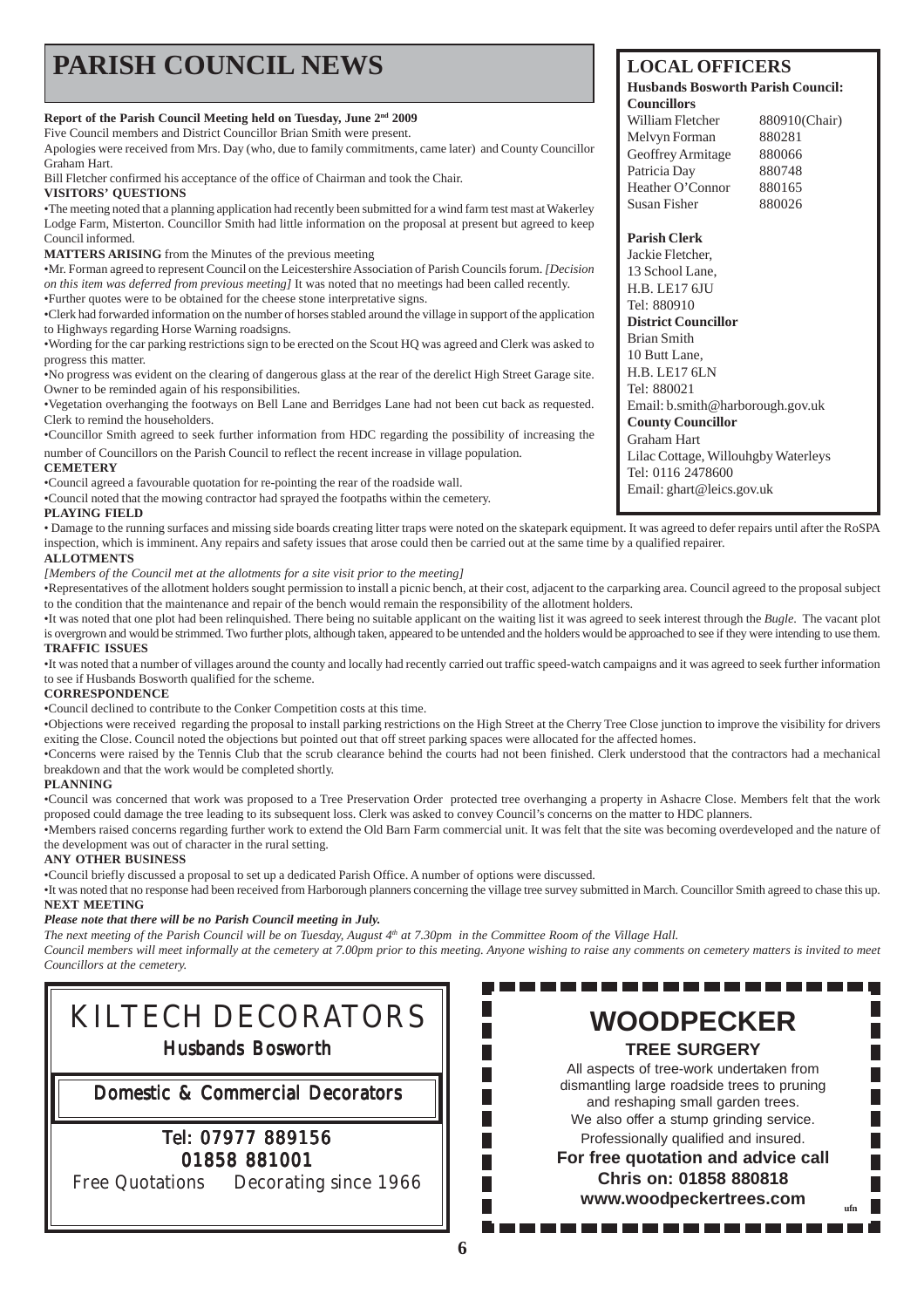### **CHURCH NEWS**

*All Saints Parish Church, Methodist Chapel & St. Mary's Roman Catholic Church*

#### **NEW CURATE**

All Saints Church welcomes Andy Rhoades who joins the Hexagon parish group as a trainee Curate, under the supervision of Rev. Alison. Lincolnshire born, Andy grew up in Yorkshire, and pursued a career in engineering. Much of his work has been in Information Technology, engaged in software management for computer aided design workshops. His work took him all over the world. Both have been involved with the ministry at St. Mary's, Lutterworth for many years.

Kath is a bilingual secretary (English and German) and is currently the Church Administrator and music group leader at St. Mary's. They have two daughters; Corinne aged 22, who has recently graduated from university and has completed a radio broadcasting course, and Ceri, aged 18, who is studying zoology.

The church will be welcoming Andy and Kath at a special service on Monday, July  $6<sup>th</sup>$  at 7.30pm. Everyone is invited to join church members in this joyous occasion.

#### **METHODIST MUSICAL EVENING**

There will be an Evening Soirée with vocalist Betty Byrne accompanied by Astrid Hazelwood in the Chapel on Wednesday, July  $1^{st}$  at 7.30 pm. Tickets, £5 per person, will be available at the door, or in advance from Lloyd Jones, 12 Butt Lane 880343 or Margaret Scurrah, 25 High Street 880826. All are welcome.

#### **Parish Notices**

**R W (Bill) Atkins** *Stud Farm, Station Road* Died May 26th 2009 Aged 73 years **Peter Colin Jones** *of Hunters Lodge* Died June 10th 2009 Aged 70 years *R.I.P.*

#### **LICENSING SERVICE**

Rev. Alison Hampton, who came to Husbands Bosworth as Priest on Charge, has recently been accepted to the post of Rector of the Hexagon Benefice. There will be a special licensing service for Rev. Alison at St. Mary Magdalene, Shearsby. The service will be on Sunday, July 19th and will be led by the Ven. Paul Hackwood, Archdeacon of Loughborough.



**ALL SAINTS FLOWER ROTA Altar:** *July 5, 12 - Eleanor Murphy July 19, 26 - Vivienne McNally* **Children's Corner:** *July 5, 12 - Julie Dean July 19, 26 - June Elliott*

**There are still some spaces on the rota. Call Heather O'Connor on 880165 if you would like to join the Flower Rota.**

#### **METHODIST CHURCH Coffee Morning**

Wednesday, July 22<sup>nd</sup> 10.00am-12.00noon. at the home of Lloyd Jones 12, Butt Lane Visitors always welcome

#### #CHURCH SERVICES #

#### **All Saints Parish Church**

#### **JULY**

- **5 No service**
- **6 7.30pm Welcome Service for the new Curate**
- **12 8.30am Holy Communion**
- **19 10.30am Benefice Communion & Licensing of Rev. Alison at Shearsby**
- **26 3.00pm Picnic in the Paddock (including a short service)**

*Short Communion every Wed. at 9.15am*

**Churchwardens:**

**Peter Jones 880741 Brian Smith 880021**

**Vicar: Rev. Alison Hampton 880351**

#### **Methodist Church**

- **5 Mr. G Herbert**
- **12 Mrs J Moore**
- **19 Miss E Bromley**
- **26 Rev. B Kennard (Communion)**

**Services every Sunday 6.30pm. All Welcome**

**Contacts: Rev. Brian Kennard 462889 Senior Church Steward: Mr. A Lloyd Jones 880343**

### **St Mary's Roman Catholic Church**

**Services every Sunday 8.30am. Contact: Robert Constable-Maxwell 880361 Father Owen O'Neil 462359**

# **RECLAIM YARD**

Building Materials, Doors, Beams, Fireplaces, Flooring, Garden Ornaments, Bricks etc at **Lodge Farm Antiques & Reclamation** Walton Lane, Husbands Bosworth Leics, LE17 6NN **Tel (01858) 881386 or 07720 834652**

**www.lodgefarmantiques.co.uk**

*Open Saturday 9am - 5pm Closed all day Sunday Weekdays, please call for an appointment*

NIGEL HALL PAINTER & DECORATOR

Property maintenance City & Guilds NVQ No job too small Tel: 01858 880567 07749 639691